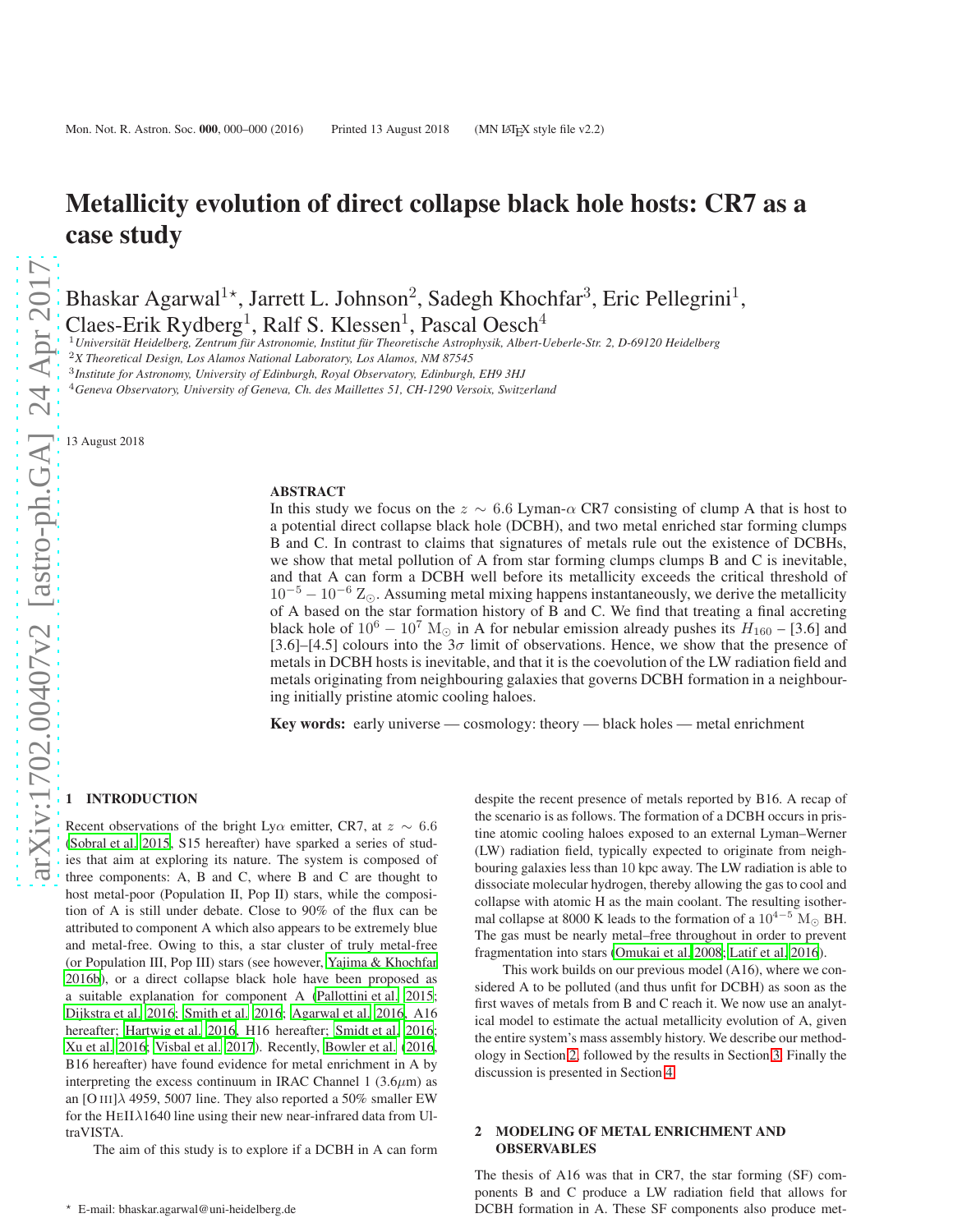

Figure 1. Schematic of CR7 and the thesis of the study. The SF components are shown as a single component for the sake of simplicity.

als that will pollute A (Fig. 1). In this study, we use an analytic approach to compute the amount of metals expelled in outflows by B and C, assuming that the outflows travel with a wind velocity,  $v_{wind} = 100 \text{ km/s}$  [\(Walch et al. 2015](#page-5-7); [Girichidis et al. 2016](#page-4-6), e.g.). Keeping the distance fixed at 5 kpc, we then compute the upper limit on the resultant metallicity of A. This is done for the entire duration that B and C are star forming, which in the model of A16 corresponds to  $z \sim 25 - 6$  for an exponentially declining star formation history (SFH) that best fit the observations at  $z = 6.6$ . Additionally, we also consider a constant SFH for B and C in this work that best fits the observations of S15. The methodology in this study is mostly based on A16 and is summarised below.

### 2.1 Mass Assembly History of the System

We use the same merger history of the system as presented in A16. The dark matter (DM) masses for the individual components are taken as the average of the respective distribution shown in their Fig. 4. Furthermore, we assume that the baryonic mass of the component grows proportional to the total mass as  $f<sub>b</sub>M<sub>tot</sub>$ , where  $f<sub>b</sub>$  is the universal baryon fraction,  $M_{\text{tot}}$  is the total mass of the halo.

#### 2.2 Metal Pollution of A by B and C

We concentrate on the outflow and radiation from a single SF component, as the individual nature of B and C is still under debate (S15, B16). B16 report that although the stellar populations in B and C are similar in their observed masses at  $z = 6.6$  (10<sup>9.3</sup> M<sub>o</sub>

vs.  $10^{9.7}$  M<sub>☉</sub>), one is considerably younger than the other (200 Myr vs. 500 Myr). The total stellar mass of the SF component considered here is consistent with B16. We also include a case with a constant SFH to better reflect the recent findings of B16, where the age of SF component is ∼500 Myr. Thus, henceforth, the SF component, of SFc, refers to B and C as a whole and should have no qualitative implications on our findings.

In order to relate the SFH to the amount of metals produced in the outflow, we first use the parametrisation for the the mass loading factor  $\eta$ ,

$$
\eta = \frac{\dot{M}_{\text{outflow}}}{\dot{M}_{\star}},\tag{1}
$$

where  $\dot{M}_{\text{outflow}}$  is the outflow rate and  $\dot{M}_{\star}$  is the star formation rate. Combining this expression with the results from the First Billion Years simulations (e.g. [Agarwal et al. 2014](#page-4-7); [Davis et al. 2014;](#page-4-8) [Paardekooper et al. 2015](#page-4-9)) that show a correlation between  $\eta$  and the stellar mass  $M_{\star}$ , we obtain (Dalla Vecchia et al. in prep.)

$$
\dot{M}_{\text{outflow}} = 10^{6.3} \,\dot{M}_{\star} \,\left(\frac{M_{\star}}{M_{\odot}}\right)^{-0.8} \frac{M_{\odot}}{yr} \tag{2}
$$

A general scaling of this form is required to reproduce the lowmass-end of the galaxy stellar mass function and similar scalings have been found in simulations with alternative sub-grid models for feedback (e.g. [Keller et al. 2016](#page-4-10); [Muratov et al. 2016\)](#page-4-11).

Having obtained the total mass in outflows from B at each redshift, we can compute the mixing time scale motivated by the results of [Cen & Riquelme \(2008](#page-4-12)) and [Smith et al. \(2015](#page-5-8)). As an upper limit, we assume that metal mixing is efficient and instantaneous in A (for a detailed discussion we refer the reader to the Appendix). The metals produced in the SF component are spread over a uniform sphere with a radius equal to the separation, D, between A and SFc, i.e 5 kpc. The metallicity of A is obtained from the intersection of this sphere with A's projected circular size, computed using its gravitational binding radius  $R_{bind,A}^i$ . At any instant  $i$ , define this dimensionless intersection term as

$$
f^i = \min\left\{0.5, \left(\frac{\mathrm{R}_{\mathrm{bind,A}}^i}{2\mathrm{D}}\right)^2\right\},\tag{3}
$$

where  $R_{bind,A}^i \sim GAM_{DM,A}v_{wind}^{-2}$  is the gravitational binding radius of A at timestep  $i$ . The above formulation allows for up to 50% of the metals or outflow mass to be captured by A. The time it takes for the metal wind from SFc to reach A is  $\Delta_{wind} = D/v_{wind}$ 50 Myr. Finally the metallicity of A at any instant, accounting for the wind arrival delay, is computed as

<span id="page-1-0"></span>
$$
Z_A^{i+\Delta_{\text{wind}}} = \frac{\sum_{t=0}^{i} f M_{\text{metals,SFc}}}{M_{\text{baryon,A}}^i + \sum_{t=0}^{i} f M_{\text{outflow,SFc}}} Z_{\odot}, \qquad (4)
$$

where  $M_{\text{metals},B}$  is the mass produced in metals by SFc at a given time step,  $M_{\text{outflow},B}$  is the mass produced in outflows from SFc at a given timestep,  $M_{\text{baryon},A}^i = f_b M_{\text{tot},A}$ , and is the baryonic mass of A at timestep  $i$ . We estimate the mass in metals by simply multiplying the yield factor, y, with the stellar mass  $M_{\star}$ . The yield factor depends on the initial mass function (IMF) where  $y = 0.016$  for Salpeter or y=0.032 for Chabrier (e.g. [Madau & Dickinson 2014](#page-4-13)).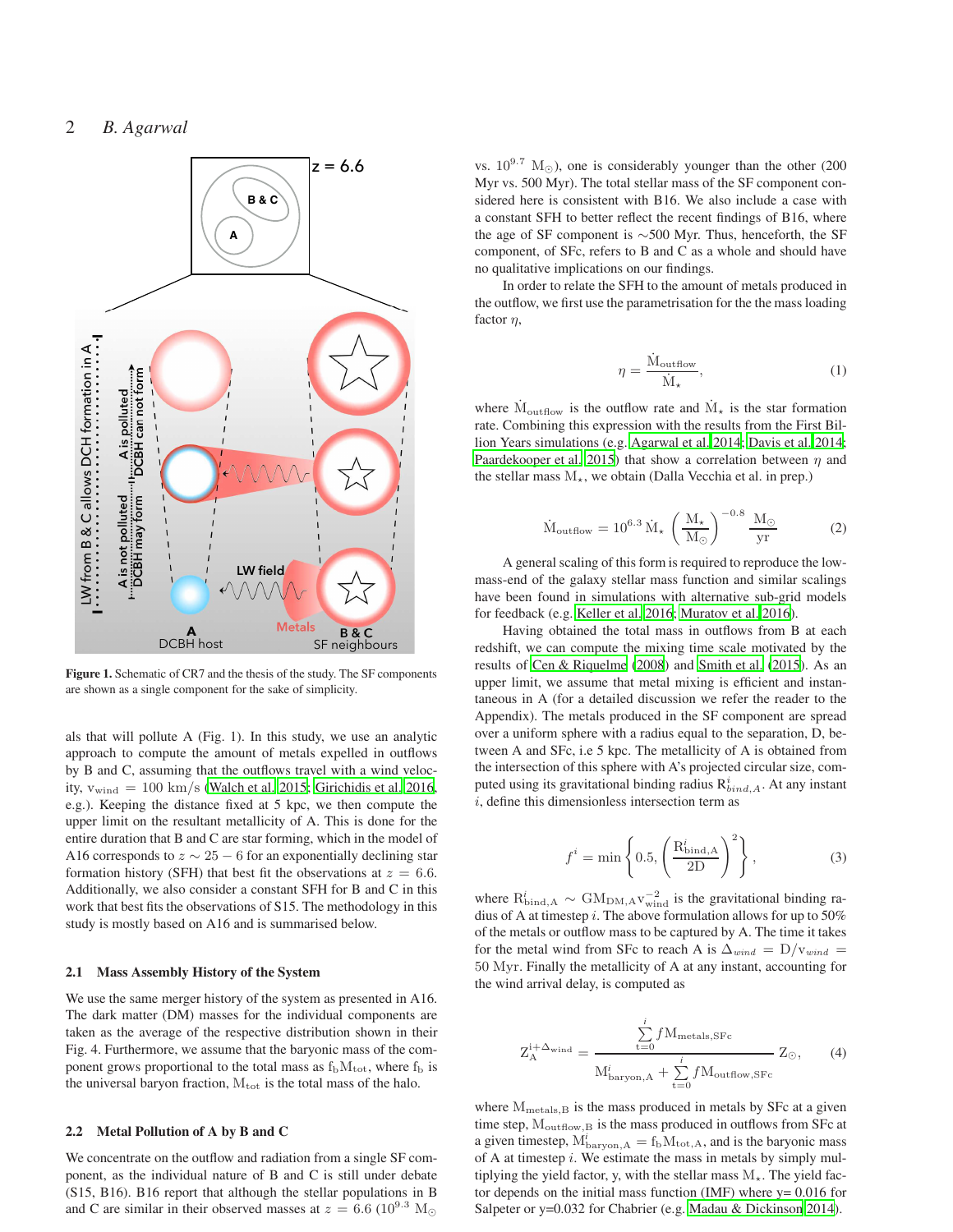Recent simulations have shown that a DCBH may form in an atomic cooling halo exposed to LW radiation, if its metallicity is below a critical threshold of  $Z_{cr} \sim 10^{-5} - 10^{-6}$  Z<sub>⊙</sub> [\(Omukai et al.](#page-4-4) [2008;](#page-4-4) [Latif et al. 2016\)](#page-4-5). The lower limit corresponds to a case where both metals and dust are present, whereas the upper limit corresponds to the case of only metals being present. We refer the reader to the Sec. 4 for more details on dust. The window of opportunity, i.e. the period of time during which DCBH formation in A is possible due to the LW radiation field from SFc is already identified by A16. Thus it remains to be seen if this critical metallicity threshold is exceeded, or not, before the window of opportunity for DCBH formation has elapsed in A.

#### <span id="page-2-0"></span>3 RESULTS

## 3.1 Implications for CR7

Assuming a wind speed of 100 km/s for the outflows and instantaneous metal mixing, we plot the metallicity of A in Fig. 2 and Fig. 3 assuming an exponentially declining, and constant SFH for the SF component of CR7 respectively. We scale the SFH up and down in the SFR- $M_{\star}$  plane to explore the range of validity of the DCBH scenario. Note that the metallicity in A does not scale linearly with the SFR or  $M_{\star}$ , as discussed in the previous section. The left panels reflect the metallicity of A as a function of the SFR and stellar mass of the SF component. The right panels show the redshift evolution of A's metallicity, taking into account the travel time for winds and the LW window of opportunity. The right-hand-side panels show that A has ample time, shown as the grey region to form a DCBH before metal enrichment begins, consistent with A16. In both cases the metallicity to which A is enriched is rather low (  $Z \sim Z_{cr}$ ), before the window of opportunity for DCBH formation expiresshown in the dotted lines of corresponding colour. Thus, it is possible that even if the DCBH was to form at the instance of the first event of metal pollution, the gas was not enriched enough to stop DCBH formation. The metal mixing time in A only increases the time window for DCBH formation. Taking the dynamical time of the halo A to be a proxy for metal mixing time scale, at  $z = 19$  this delay corresponds to an additional ∼ 30 Myr, further increasing at lower redshift. Note that at  $z = 6.6$ , all the curves are very close to the theoretical upper limit of metallicity in A derived by H16. Furthermore in the Appendix we show that if the wind speed is instead tied to the escape velocity of halo B, then mixing may always be relative slow and inefficient.

The mass loading factor described in Sec. 2 is best representative of galaxies with  $M_{\star} \geq 10^8$  M<sub>☉</sub>. For the same stellar mass (or SFR), a larger mass loading factor would imply a higher outflow rate which would effectively reduce the metallicity described by Eq. [4,](#page-1-0) whereas a smaller mass loading factor might lead to an increase in the metallicity. However, owing to the mass assembly history of A and the separation between the individual components,  $f \ll 1$ , which leads to M<sub>baryon, A</sub>  $\gtrsim \sum f \text{M}_{\text{outflow, SFc}}$ . Thus the metallicity of A has a stronger dependence on the actual amount of metals produced and the separation between the components, rather than the mass loading factor. The conclusions depend on the actual distance, not the projected distance, between the source galaxy and the candidate DCBH halo. In particular, this distance may be greater than 5 kpc, in which case the metallicity that we estimate for the host halo would be lower (by the square of the distance). Thus, we establish here that even in the most effective metal pollution scenario, with  $v_{wind} = 100 \text{ km/s}$  and  $D = 5 \text{ kpc}$ , the

DCBH formation epoch derived by A16 remains unaffected, i.e. the DCBH has ample time to form before the critical metallicity in A is exceeded.

#### 3.2 Reproducing the Observations

The pollution epoch does not alter the BH's expected growth history. In the case of an exponentially declining SFH in SFc (middle curve Fig. 2), assuming that the BH forms in A at  $z \sim 19$ , the results of A16 remain unaltered. In the case of a constant SFH in SFc (middle curve, left panel of Fig. 3), the DCBH in A can form at  $14.5 \leq z \leq 16.6$ . At the earliest limit, the results remain unchanged. At the lowest possible redshift, i.e.  $z \sim 14.5$ , a DCBH seed of  $10^5$  M<sub>☉</sub> allowed to accrete at  $25\%$  (45%) of the Eddington rate can still reach a mass of  $10^6$  M<sub>☉</sub>  $(10^7$  M<sub>☉</sub>). This still does not change the conlcusions on the estimates of the BH mass derived by A16. Using their estimates, we now derive the observables and check whether they are compatible with the recent work of B16. We consider 4 cases for a BH in A, with a mass of  $10^6$  and  $10^7$  M<sub>☉</sub>, accreting at 0.5 and 1.0 times the Eddington limit at  $z \sim 6.6$ . Note that this is the evolved state of the seed DCBH in A, that we assume to have formed at  $z > 17$  (11.45) for the exponentially declining (constant) SFH of B.

Assuming a rest–frame thin–disk incident spectra for the 4 models, we calculate the transmitted and diffuse emission using Cloudy v13.04 [\(Ferland et al. 2013](#page-4-14)). Following [Hartwig et al.](#page-4-2) [\(2016](#page-4-2)), we calculate 30 realisations over the following unconstrained model parameters: ionisation parameter, metallicities and gas density. Our modeled ionisation parameters range from -2.0 to 0.0. As a default metal abundances we adopt the Orion Nebula HII stored within Cloudy, scaling all metals and grains from -4.0 to 0.0 in log10. All models are terminated when the gas temperature drops to 5,000 K. The log of the hydrogen number density,  $\log_{10} n(H)$ , was also varied from 1 to 2, but has no significant impact on our results.

We plot the observable colours (similar to Fig. 2 of B16) of A from our nebular processing in Fig. 4. The input rest–frame spectra are shown as black filled symbols and roughly exhibit the same colour. Already, with the simplest BH spectrum model treated for nebular emission, we are close to the  $3\sigma$  limit on the colour of A. Coincidentally, the closest cases all have a metallicity of  $0.01 \text{ Z}_\odot$ , consistent with H16, albeit lower BH masses than what was reported in A16. This is interesting as keeping the model–parameters of A16 fixed, and *merely* treating the BH spectral energy distribution (SED) for nebuar emission, our model moves towards the parameter space that is consistent with observations. B16 explain the photometric colours of CR7 as a young stellar population with a colour excess in the IRAC 1 band due to strong [O III] line emission. Our models provide a different interpretation, where the colour is dominated by the "colour" of nebular emission of a fully absorbed AGN incident spectrum spectrum, absorbed and remitted as free-free and bound-free H and He features as well as a contribution by line emission.

The other observed constraint is the modeled EW. Although we use a simpler incident AGN spectrum the predicted colours are well within the observational limits found by [Hartwig et al.](#page-4-2) [\(2016](#page-4-2)), with roughly the same EW vs metallicity and ionization paramter trend. Our assumed thermal emission produces an ionizing spectrum with roughly the same spectral slope. Since the Cloudy models are parametrised with the aid of an ionization parameter, our results are invariant with black hole mass and/or Eddington fraction.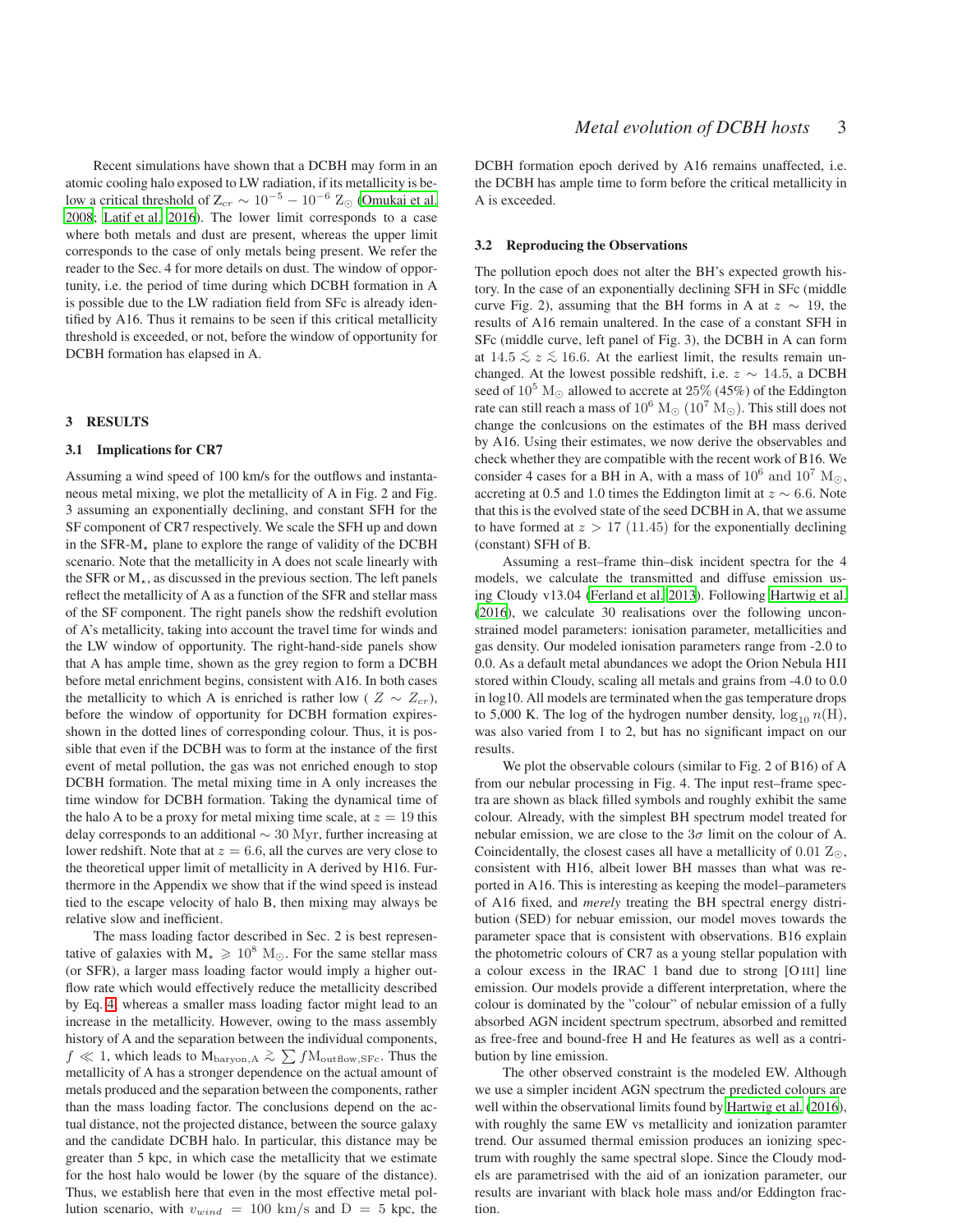# 4 *B. Agarwal*



Figure 2. The metallicity of clump A, given an exponentially declining SFHs of the SF component in CR7. *Left:* Metallicity of A as a function of the SFH (as presented in A16), scaled up and down by a factor of 5. *Right:* Redshift evolution of metallicity in A and the reduced window of opportunity for DCBH formation, accounting for metal enrichment. Solid lines are colour coded as per the scaling of the SFH, with black being the fiducial case. The dotted lines of corresponding colour indicate the time window where the LW radiation from the SFc is sufficient for A to form a DCBH. The shaded region in grey bound by the solid lines and the  $Z_{cr} = 10^{-4} Z_{\odot}$  limit is where A may form a DCBH for the given SFH. For all three cases, A has 50 Myr (19 < z < 23) to form a DCBH before the metals reach it. Even after the metals arrive, A has additional time in all three cases before the metallicity exceeds  $Z_{cr} = 10^{-4} Z_{\odot}$ , as marked by the grey regions that extend to  $z < 19$ .



Figure 3. Same as Fig. 2 but for a constant SFH of the SFc in CR7.

## <span id="page-3-0"></span>4 CONCLUSIONS AND DISCUSSION

Recently, B16 report the presence of metals in CR7 which led them to conclude that component A in the system can not be powered by a Pop III or DCBH as both require pristine environments at the time of formation. While the Pop III explanation has been widely refuted [\(Yajima & Khochfar 2016b](#page-5-1); [Pallottini et al. 2015;](#page-5-2) [Hartwig et al. 2016](#page-4-2)), we show here that the occurrence of metals in a DCBH host is inevitable. The DCBH host is most likely polluted by the same external galaxies that provide the critical LW radiation field. Using our analytical treatment, we find that although metal rich winds from SF components B and C are able to reach A and pollute it, there is enough time for the DCBH to form in A before its metallicity exceeds  $Z_{cr}$ . This result is sensitive to the assumption made for the time it takes for metals from B and C to reach A as well as efficiently mix with its gas. We assume throughout our study that metal mixing is efficient and instantaneous. A scenario that does not assume instantaneous metal mixing will only allow

for a longer epoch of DCBH formation, thus strengthening our result.

The exact nature of dust in the  $z > 6$  Universe is a far more complicated issue (e.g. [Mancini et al. 2015;](#page-4-15) [Cullen et al. 2017](#page-4-16)), thus we do not explicitly account for pollution by dust. Dust may affect our results in two distinct ways. The first is providing an additional opacity source (beside line opacity) which can lead to efficient radiative driving of the metal enriched outflows due to SF. Studies have shown that radiatively–driven dusty–winds can propagate through the inter–galactic medium with velocities of up to  $\sim 1000 \text{ km/s}$  [\(Murray et al. 2011](#page-4-17)). Second, the presence of dust in CR7 enhances cooling of the gas in A, lowering the critical mass than in the case where no dust and only metals are present. The metallicity of the outflow considered in this work can exceed the solar values, and thus the abundance of dust is subject to the details of metal mixing, dust formation and the timescale of outflows. This requires a much more detailed model subject to uncertainties that is beyond the scope of this work. Furthermore, it is unlikely that the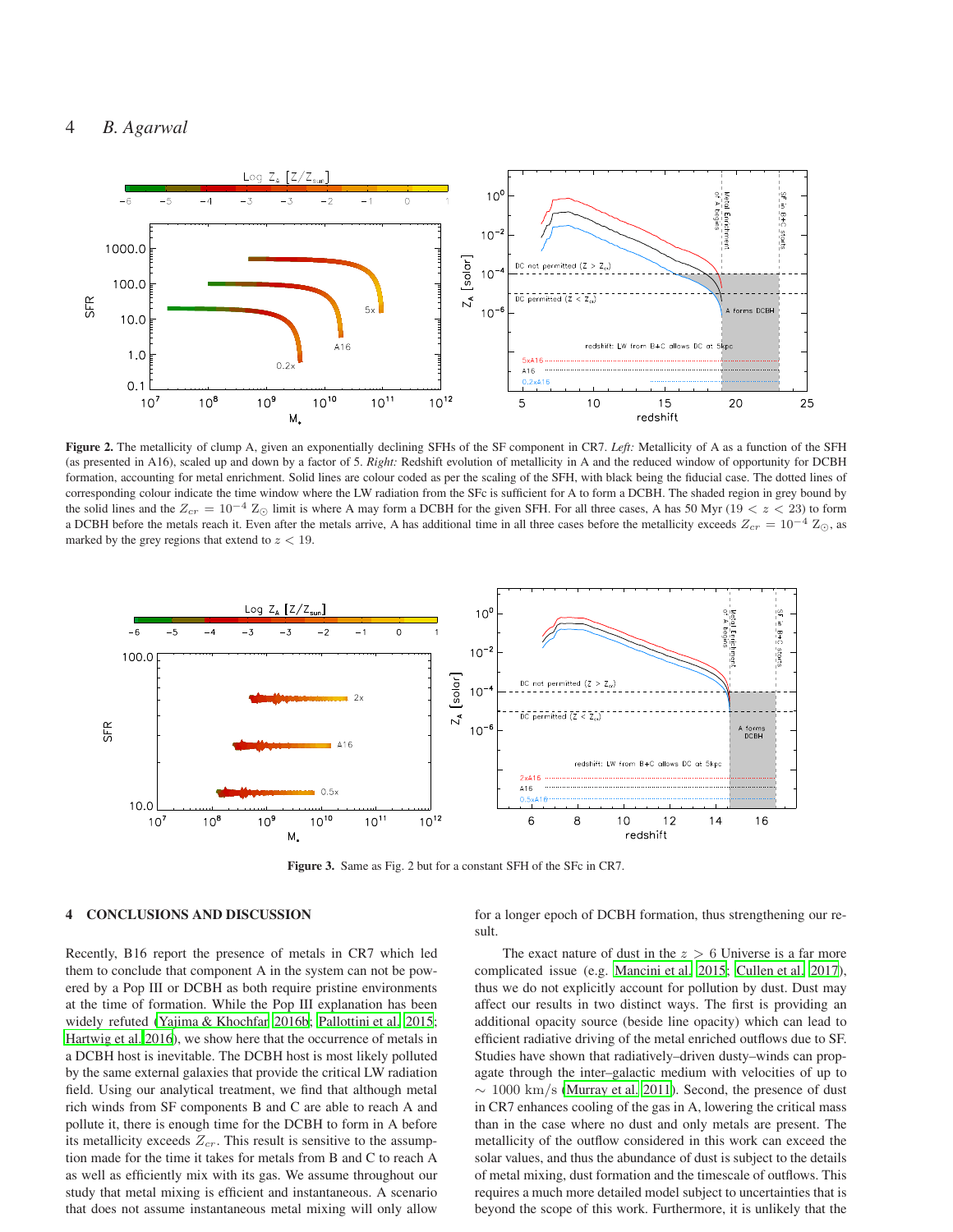

Figure 4. The  $H_{160}$  – [3.6] and [3.6]–[4.5] colours of the BH in A, treated for nebular emission. Each symbol style represents a BH mass and the Eddington fraction at which it is accreting (e.g. 1e6 0.5 stands for a million solar mass BH accreting at 50% the Eddington fraction). The overlapping black points denote the rest–frame BH SEDs pre–nebular treatment. The observed colours of the BH post nebular treatment are colour coded by their metallicity, where  $0.01 \, \text{Z}_\odot$  (shown in white) corresponds to the theoretical upper limit calculated by H16. The grey regions show the 1.5 and  $3\sigma$  observational limits on A's colour from B16.

dust in the outflow will affect the collapse of the gas in A, as it is likely to be destroyed in the  $100 - 1000$  km/s shocks occurring when the outflows reach A.

We explicitly discussed the possibility that component A is powered by a DCBH, however there are other seeding mechanisms as well that can lead to massive seeds, e.g. a rapidly accreting Pop III seed [\(Hosokawa et al. 2013](#page-4-18); [Alexander & Natarajan](#page-4-19) [2014;](#page-4-19) [Umeda et al. 2016](#page-5-9), Woods et al. in prep., Haemmerle et al. in prep.), or a seed resulting from a stellar cluster (e.g. [Devecchi & Volonteri 2009](#page-4-20); [Yajima & Khochfar 2016a\)](#page-5-10). This work is relevant for a scenario where cooling by  $H_2$  in a pristine atomic cooling halo needs to be prohibited. The aforementioned alternative scenarios both require star formation at an early stage in A, an unlikely scenario due to the presence of the strong LW field from B and C. Thus it is most likely that the proposed BH in CR7 originated as a DCBH.

A DCBH host may also later form or acquire a stellar component, in which case the galaxy might enter a *obese black hole galaxy* (OBG) phase where the accreting DCBH outshines the stellar component [\(Agarwal et al. 2013\)](#page-4-21). These OBGs might be easily distinguishable from the first galaxies by, for e.g. their UV- $\beta$  slope or colours, [\(Agarwal et al. 2013](#page-4-21); [Natarajan et al. 2016](#page-4-22)). We have not explored the presence of such a stellar population in component A, but do not exclude this possibility. There is large uncertainty surrounding the feedback from the central DCBH on the subsequent star formation [\(Aykutalp et al. 2014\)](#page-4-23), thus introducing a range of unknown parameters that would only marginally affect our results in terms of the composition of A. Recently, [Pacucci et al. \(2017](#page-5-11)) have presented their model of accretion for the DCBH component in CR7, where the best fit to the observables of B16 is obtained for a M<sub>BH</sub>  $\sim 7 \times 10^6$  M<sub>☉</sub> in an  $Z = 5 \times 10^{-3}$  Z<sub>☉</sub> environment. The BH mass is very close to what was predicted by A16, and the metallicity range is consistent with what is presented here, thereby further corroborating the scope of our results. Regardless of the exact nature of the CR7 system it is important that we understand the range of possible enrichment histories of galaxies hosting the first accreting black holes, in order to best be able to identify them and study them with future missions such as the James Webb Space Telescope.

## ACKNOWLEDGEMENTS

The authors are grateful to the anonymous referee for suggestions that considerably improved the scope of this manuscript. The authors would like to thank John Regan, Simon C. O. Glover, Anna Schauer, John Wise, Mark Dijkstra and Ross McClure for useful discussions. BA acknowledges the funding from the European Research Council under the European Community's Seventh Framework Programme (FP7/2007-2013) via the ERC Advanced Grant STARLIGHT (project number 339177). Financial support for this work was also provided by the Deutsche Forschungsgemeinschaft via SFB 881, "The Milky Way System" (sub-projects B1, B2 and B8) and SPP 1573, "Physics of the Interstellar Medium" (grant number GL 668/2-1). Work at LANL was done under the auspices of the National Nuclear Security Administration of the US Department of Energy at Los Alamos National Laboratory under Contract No. DE-AC52-06NA25396.

## **REFERENCES**

- <span id="page-4-7"></span>Agarwal B., Dalla Vecchia C., Johnson J. L., Khochfar S., Paardekooper J.-P., 2014, MNRAS, 443, 648
- <span id="page-4-21"></span>Agarwal B., Davis A. J., Khochfar S., Natarajan P., Dunlop J. S., 2013, MNRAS, 432, 3438
- <span id="page-4-1"></span>Agarwal B., Johnson J. L., Zackrisson E., Labbé I., van den Bosch F. C., Natarajan P., Khochfar S., 2016, MNRAS, 460, 4003
- <span id="page-4-19"></span>Alexander T., Natarajan P., 2014, Science, 345, 1330
- <span id="page-4-23"></span>Aykutalp A., Wise J. H., Spaans M., Meijerink R., 2014, ApJ, 797, 139
- <span id="page-4-3"></span>Bowler R. A. A., McLure R. J., Dunlop J. S., McLeod D. J., Stanway E. R., Eldridge J. J., Jarvis M. J., 2016, arXiv.org, arXiv:1609.00727
- <span id="page-4-12"></span>Cen R., Riquelme M. A., 2008, ApJ, 674, 644
- <span id="page-4-24"></span>Chen K.-J., Whalen D. J., Wollenberg K. M. J., Glover S. C. O., Klessen R. S., 2016, arXiv.org, arXiv:1610.00389
- <span id="page-4-16"></span>Cullen F., McLure R. J., Khochfar S., Dunlop J. S., Dalla Vecchia C., 2017, arXiv.org, arXiv:1701.07869
- <span id="page-4-8"></span>Davis A. J., Khochfar S., Dalla V. C., 2014, MNRAS, 443, 985
- <span id="page-4-20"></span>Devecchi B., Volonteri M., 2009, ApJ, 694, 302
- <span id="page-4-0"></span>Dijkstra M., Gronke M., Sobral D., 2016, ApJ, 823, 74
- <span id="page-4-14"></span>Ferland G. J. et al., 2013, Revista Mexicana de Astronomía y Astrofísica Vol. 49, 49, 137
- <span id="page-4-6"></span>Girichidis P. et al., 2016, MNRAS, 456, 3432
- <span id="page-4-2"></span>Hartwig T. et al., 2016, MNRAS, 462, 2184
- <span id="page-4-18"></span>Hosokawa T., Yorke H. W., Inayoshi K., Omukai K., Yoshida N., 2013, ApJ, 778, 178
- <span id="page-4-10"></span>Keller B. W., Wadsley J., Couchman H. M. P., 2016, MNRAS, 463, 1431
- <span id="page-4-5"></span>Latif M. A., Omukai K., Habouzit M., Schleicher D. R. G., Volonteri M., 2016, ApJ, 823, 40
- <span id="page-4-13"></span>Madau P., Dickinson M., 2014, Annual Review of Astronomy and Astrophysics, 52, 415
- <span id="page-4-15"></span>Mancini M., Schneider R., Graziani L., Valiante R., Dayal P., Maio U., Ciardi B., Hunt L. K., 2015, MNRAS, 451, L70
- <span id="page-4-11"></span>Muratov A. L. et al., 2016, arXiv.org, arXiv:1606.09252
- <span id="page-4-17"></span>Murray N., Ménard B., Thompson T. A., 2011, ApJ, 735, 66
- <span id="page-4-22"></span>Natarajan P., Pacucci F., Ferrara A., Agarwal B., Ricarte A., Zackrisson E., Cappelluti N., 2016, arXiv.org, arXiv:1610.05312
- <span id="page-4-4"></span>Omukai K., Schneider R., Haiman Z., 2008, ApJ, 686, 801
- <span id="page-4-9"></span>Paardekooper J.-P., Khochfar S., Dalla V. C., 2015, MNRAS, 451, 2544